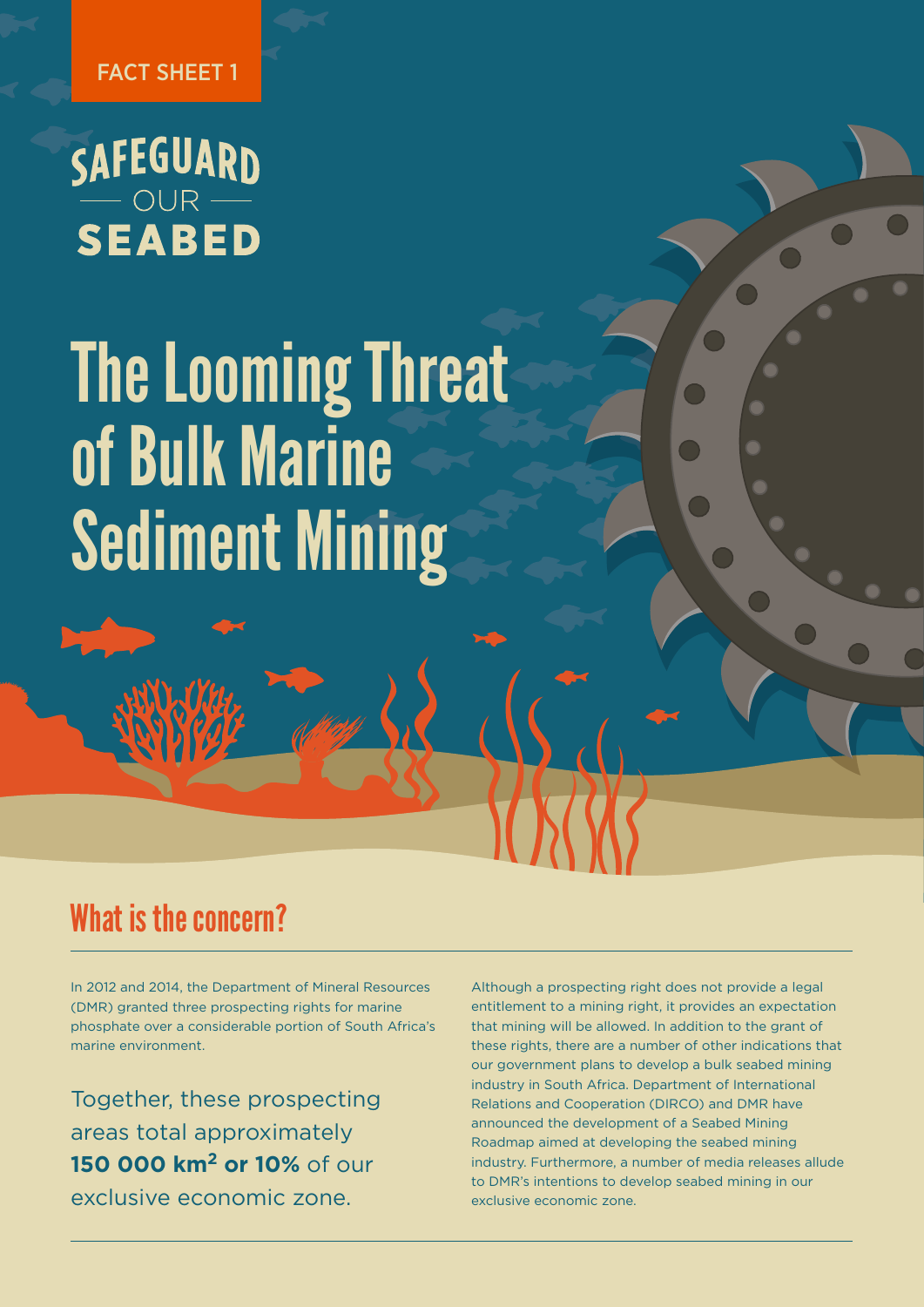## What is bulk marine sediment mining?

New methods and technologies have led 'to exponential increases in the achievable mining rate of the sea floor'. This has culminated in a technology named **Trailing Suction Hopper-Dredge (TSHD).**

This involves dredging and removing sediment on the seafloor at an alarming rate, removing a layer of sediment of up to 3 meters deep. A dredge-head of around 11m wide is dragged on the seafloor, cutting a trench. The dredge-head has cutting teeth and water jets that crush hard sediment. The sediment is then suctioned by a tube where it is distilled, separating larger sediment from fine particulates. Any excess water and fine particulates are released back into the water column. This creates a giant plume of sediment, equivalent to a dust cloud that covers an area far greater than the mined area, burying and smothering seabed ecosystems<sup>1</sup>.

#### **This technology can dredge more than 100 000 m2 of sediment per day. A proposed marine phosphate mining project in Namibia**  is expected to remove up to 5.5 million tonnes of sediment annually<sup>2</sup>.

If mining were to proceed in the areas currently under prospecting rights in South Africa, it would in all likelihood involve such technology.

## What are the impacts of bulk marine sediment mining?

There is relatively limited knowledge on the impacts of bulk marine sediment mining on marine environments. However, preliminary assessments outline considerable and irreversible impacts on marine ecosystems and fishery resources, signifying the need for longer term investigations.

#### **These studies say that likely devastating impacts coupled with lack of knowledge on bulk marine sediment mining, warrant extreme caution.**

Bulk marine sediment mining would permanently alter and destroy marine habitats and breeding, spawning and feeding areas of fish stock both within the mined area and surrounding areas. Several independent impact assessments outline numerous negative impacts, which include<sup>3</sup>:



Direct destruction of seabed organisms and habitats, the building blocks of marine ecosystems



Direct harm to breeding, spawning, feeding and aggregation areas for fish species



Flight of pelagic and demersal organisms from disturbance, noise and pollution



Raised turbidity impacting on many species, particularly marine predators



Reduced light penetration impacting on photosynthesis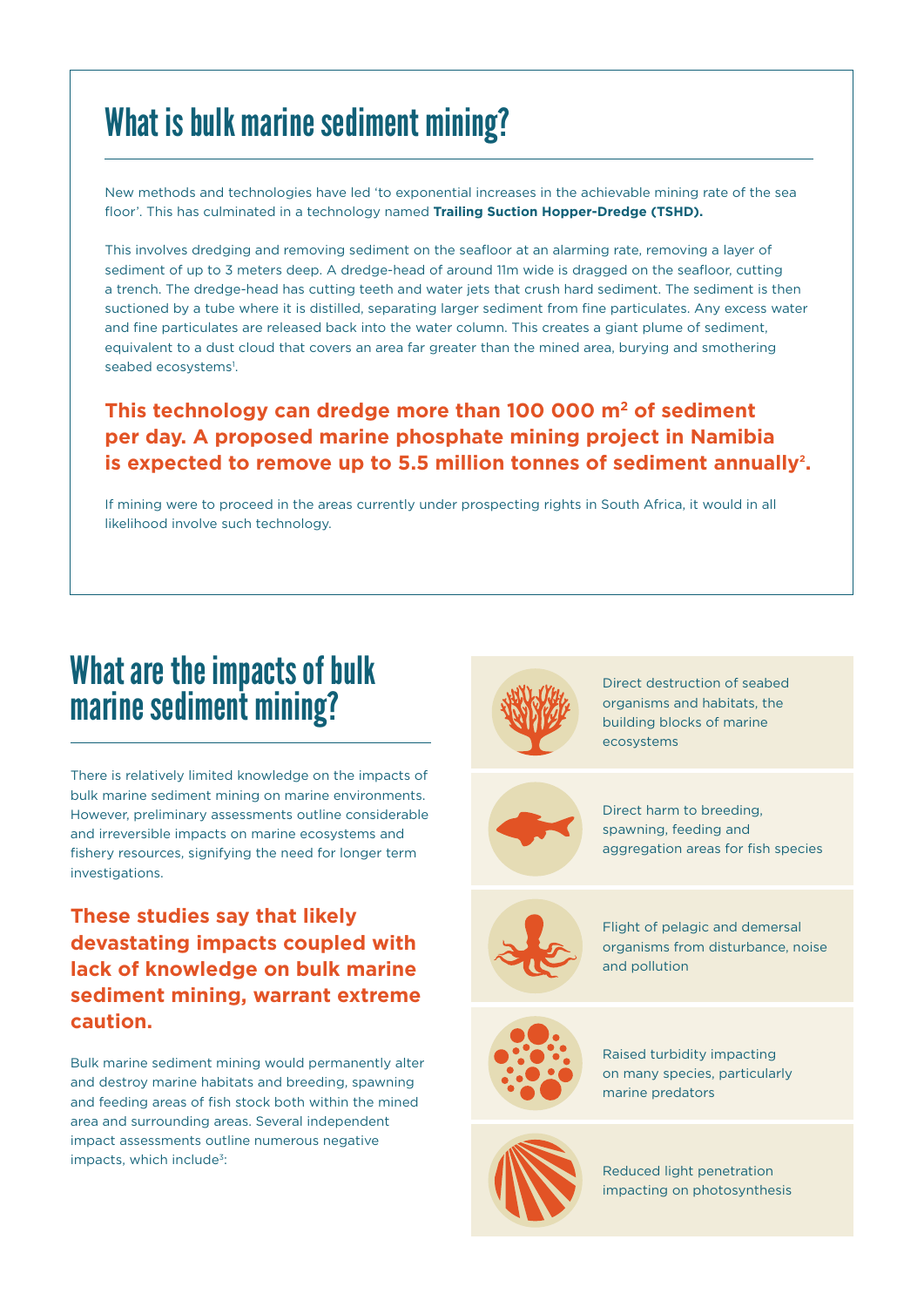

#### Increased organic fallout causing oxygen depletion and die off



The release of heavy metals which affects entire marine food webs



Release of hazardous substances such as radioactive materials, methane and hydrogen sulphide



Significant biogeochemical and microbial impacts



Soluble phosphate increase algal blooms and harm shellfish and other species



Burial and smothering of seabed organisms in the mining and surrounding areas



Major alteration of the physical, chemical and biological equilibria



Negative impacts on zoo-plankton, a key building block of marine ecosystems





Noise and hazardous waste could directly impact on marine mammals

## Why marine phosphates?

Our seabed is rich with phosphorite bearing sediments. These are abundant along the outer shelf of the seafloor and extend to the shelf edge and slope break. There are three main types of phosphorite found on our seafloor: rock phosphorite, pelletal phosphorite (sand size) and concretionary phosphorite (pebble sized). These three types are commonly found together, completely bound in the sediment layer of the seafloor.



Phosphorous is one of the main three macro-nutrients that are essential for plant growth. The major use (88%) of phosphorous is fertiliser for agriculture.

Whilst there is not scientific consensus, some research suggests that global phosphorous reserves are dwindling and peak phosphorous could be reached in coming decades.

An argument asserted in all three applications for prospecting rights – in our EEZ and applications in other jurisdictions - is that phosphate is critical for food security and terrestrial phosphate supplies are dwindling whilst demand is increasing. This argument is used to justify bulk marine sediment mining.

**Preliminary investigations indicate that this argument is without merit. South Africa does not have a shortage of phosphates and our farming is increasingly criticised for its excessive use of inorganic fertilisers because of the associated long term impacts on soil health.** 

Furthermore, an excess of phosphates causes a multitude of negative environmental impacts when it leaches into streams and rivers. These include risks to human health and death of marine species and livestock. There are viable alternatives for ensuring continued phosphate supplies. These include recycling phosphates through composting or using organic manure and phosphate recovery from sewage treatment facilities<sup>4</sup>.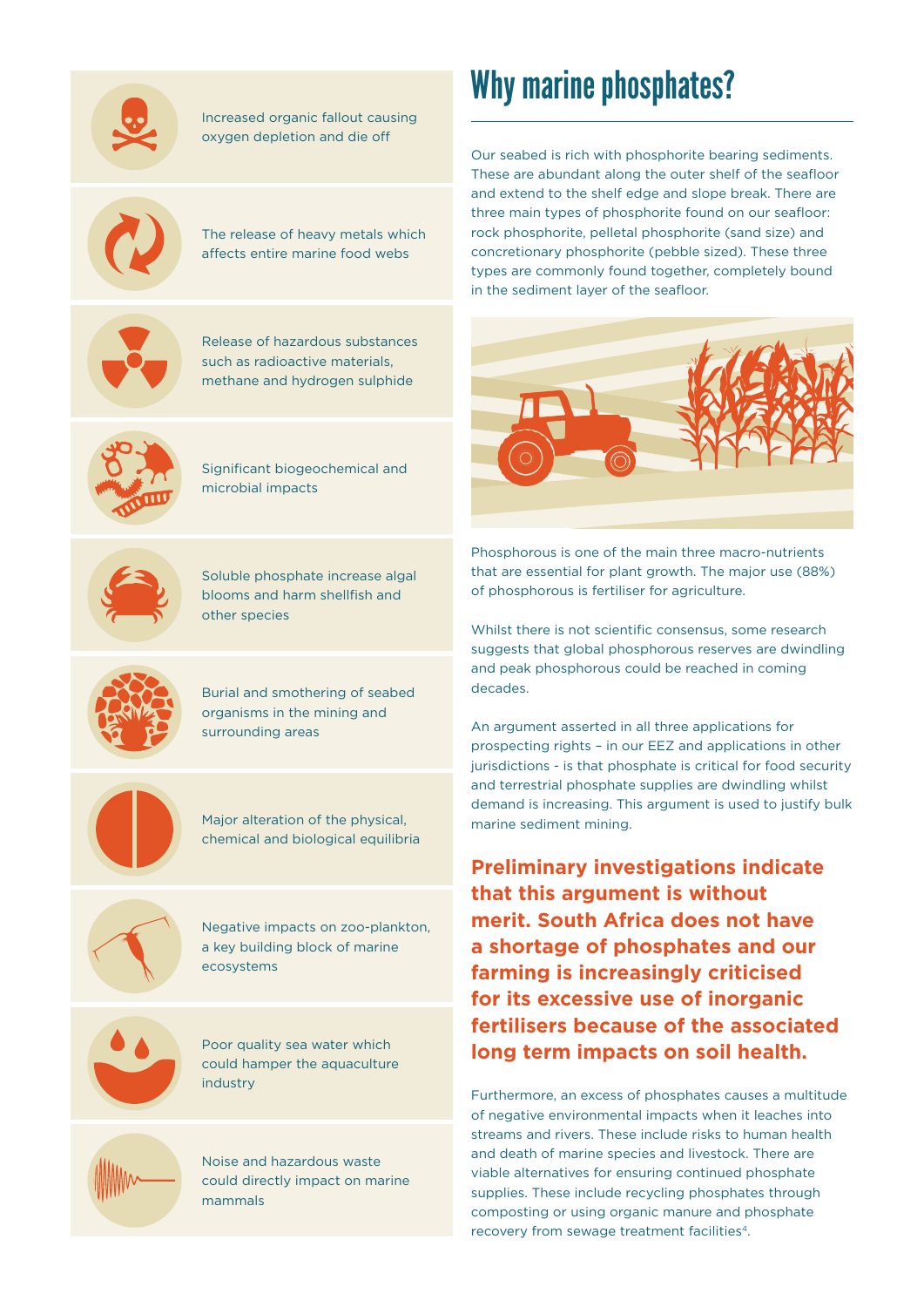## 10 REASONS WHY BULK MARINE SEDIMENT MINING IS A BAD IDEA

## **Destructive technology**

**The type of technology employed for bulk marine sediment mining, Trailing Suction Hopper-Dredge (TSHD) has not been tested anywhere else in the world.** 

**IT IS THE EQUIVALENT OF STRIP MINING THE OCEAN FLOOR WITH AN ADDITIONAL TOXIC PLUME.**

## 2 Limited knowledge

There is relatively limited knowledge of the impacts of seabed mining alongside limited knowledge of the ecological importance of seabed ecosystems. Such gaps in knowledge require adherence to the precautionary principle.

#### Environmental impact 3

Bulk marine sediment mining would have severe and irreversible impacts on marine ecosystems. There are no feasible ways to mitigate these impacts and no standards or protocols that can be put in place to reduce its destructive effect.

#### **International law and regional treaties** 4

South Africa is a signatory to Benguela Current Convention which requires us to work together in managing shared marine resources. It would be irrational for South Africa to allow the very mining activity on which Namibia has placed a moratorium when our activities will devastatingly impact shared fish stocks.

#### Impacts on fishing and tourism 5

The socio-economic impacts of seabed mining have not been assessed. Our fishing industry provides significant socio-economic benefits including jobs, livelihoods and food security benefits and small scale fishers and communities directly depend on healthy marine ecosystems for livelihood and survival.

### **6** Scale and location

The scale and location of the prospecting rights granted are irrational and inappropriate. The prospecting areas are vast, together totalling more than 150 000 km<sup>2</sup>. These areas coincide with several existing fishery footprints, critically endangered ecosystems and habitats earmarked for protection in offshore marine protected areas. Some of the benthic habitat types don't exist anywhere else.

#### Food security 7

South Africa does not have a shortage of phosphates for agriculture. Excessive phosphate causes a multitude of negative environmental impacts when it leaches into streams and rivers. There are viable alternatives for ensuring continued phosphate supplies including recycling phosphates through composting and phosphate recovery from sewage treatment facilities.

## 8 Legal and governance challenges

South Africa does not have the legal and governance framework to appropriately and responsibly regulate and manage seabed mining.

## 9 International caution

**Bulk marine sediment mining has commenced in no other country's exclusive economic zone due to environmental and socioeconomic risks. Countries that have received applications have refused consent, placed a moratorium on such operations or established a permanent ban.**

#### Our natural heritage 10

Our marine environment is remarkably beautiful, complex, rich and abundant. The health of our country – our people and our environment and therefore our economy - depends on the health of our ocean. We have a duty of care towards our ocean, both for its intrinsic value and for our own well-being.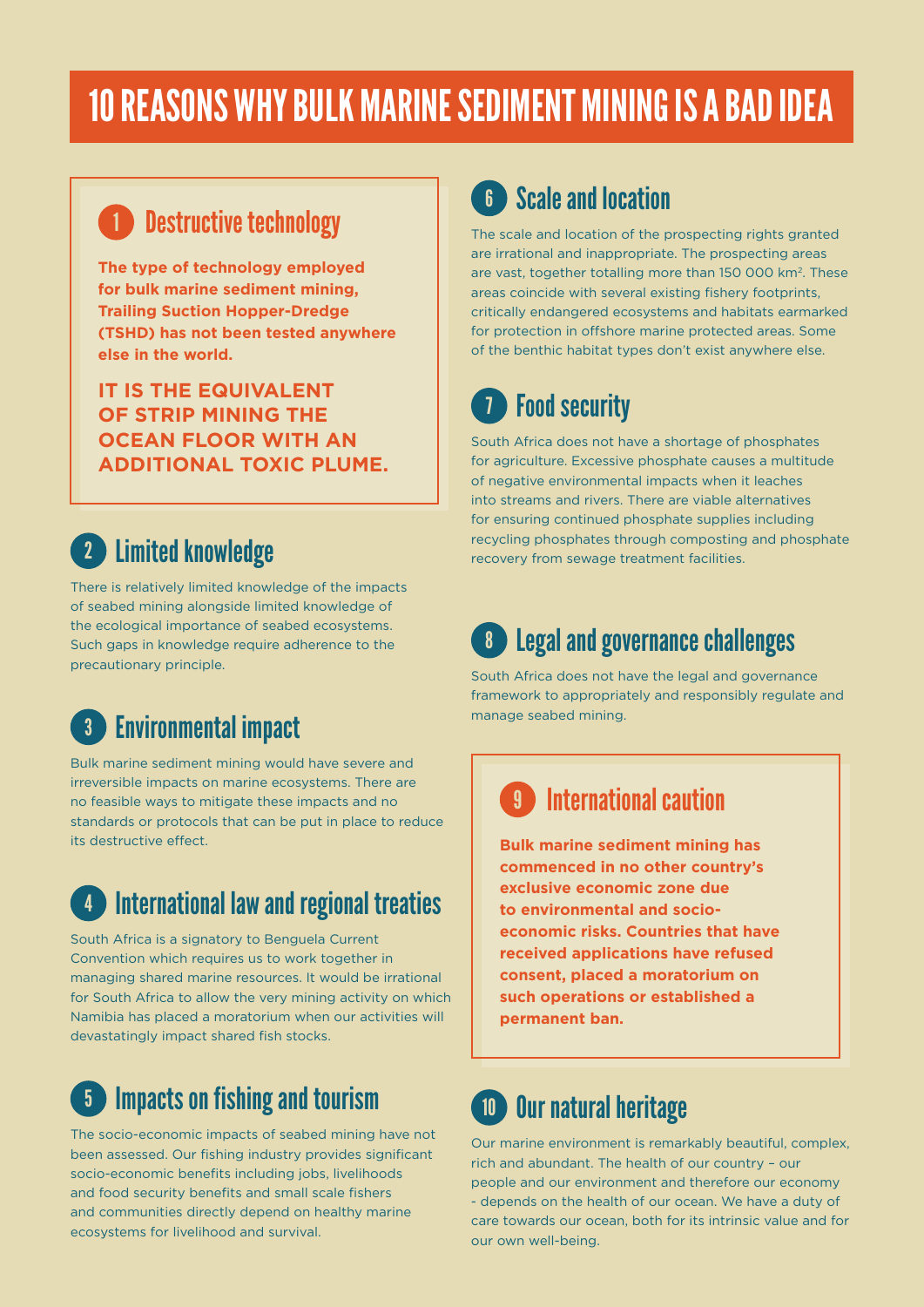## What are we doing to Safeguard our Seabed?

SAFEGUARD OUR **SEABED** COALITION

**In response to concerns that unsustainable seabed mining will soon be authorised in South Africa, the Centre for Environmental Rights, with its partner WWF-SA, started a project entitled Safeguarding our Seabed. A key objective of the project is to achieve a moratorium on bulk marine sediment mining in South Africa.**

In 2015 a group of organisations that shared the common interest in pursuing a cautious approach towards seabed mining formed a coalition. The **Safeguard our Seabed Coalition** includes organisations that represent the interests of commercial and small scale fishing and environmental and environmental justice organisations. It includes: